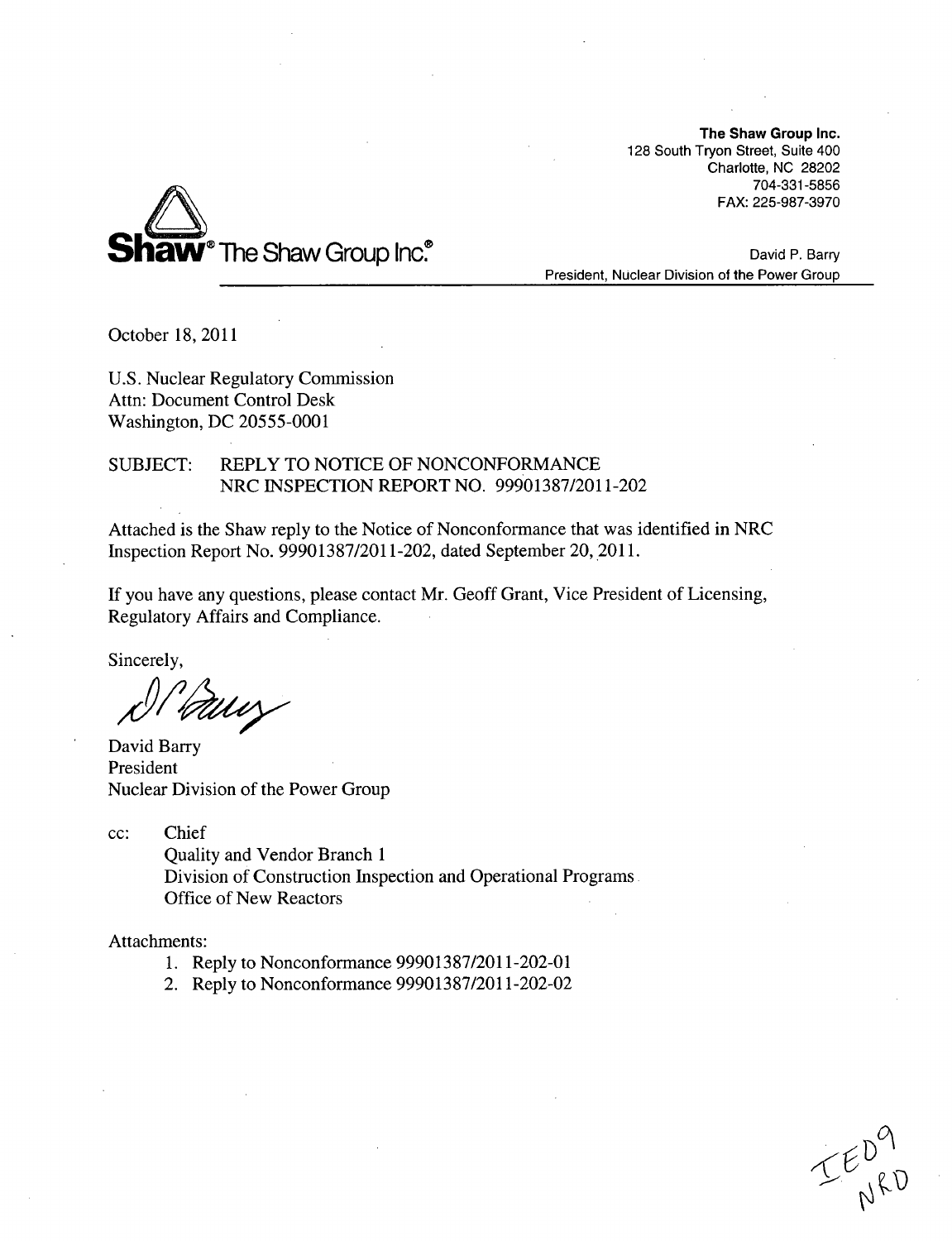## **ATTACHMENT 1**

#### REPLY TO **NONCONFORMANCE 99901387/2011-202-01**

This is the Shaw Nuclear Services reply to the Notice of Nonconformance identified in NRC Inspection Report No. 99901387/2011-202, dated September 20, 2011.

### NONCONFORMANCE

Based on the results of a U.S. Nuclear Regulatory Commission (NRC) inspection conducted from August 1-4, 2011, at the Shaw Nuclear Services (SNS) facility in Charlotte, NC, certain activities were not conducted in accordance with NRC requirements which were contractually imposed upon SNS by NRC applicants or licensees:

A. Criterion VII, "Control of Purchased Material, Equipment, and Services," of Appendix B to Title 10 of the Code of Federal Regulation (10 CFR) Part 50 states, in part, that "measures shall be established to assure that purchased material, equipment, and services, whether purchased directly or through contractors and subcontractors, conform to the procurement documents. These measures shall include provisions, as appropriate, for source evaluation and selection, objective evidence of quality furnished by the contractor or subcontractor, inspection at the contractor or subcontractor source, and examination of products upon delivery."

The SNS Standard Nuclear Quality Assurance Program (SWSQAP 1-74A), Section 7, "Control of Purchased Material, Equipment, and Services," Revision B, dated June 1, 2009, requires, in part, that a supplier evaluation shall be documented and include the supplier's technical and quality capability as determined by a direct evaluation via survey/audit of the facilities, personnel, and the implementation of the supplier's quality assurance program.

Contrary to the above, as of August 4, 2011, SNS failed to audit the Gerdau Ameristeel Charlotte Steel Mill and verify the implementation of the Mill Group Quality Assurance Manual as required by the SWSQAP 1-74A, Section 7. Specifically, SNS Purchase Orders 132175-J400A-00 and 132177-J400-00 state that SNS shall perform a post-award implementation audit of Gerdau Ameristeel's quality assurance program(s) and facilities.

This issue has been identified as Nonconformance 99901387/2011-202-01.

# REASON FOR THE NONCOMPLIANCE

This condition has been documented in corrective action report (CAR) 2011-0374. The apparent cause for this noncompliance has been determined to be weakness in the audit preparation process.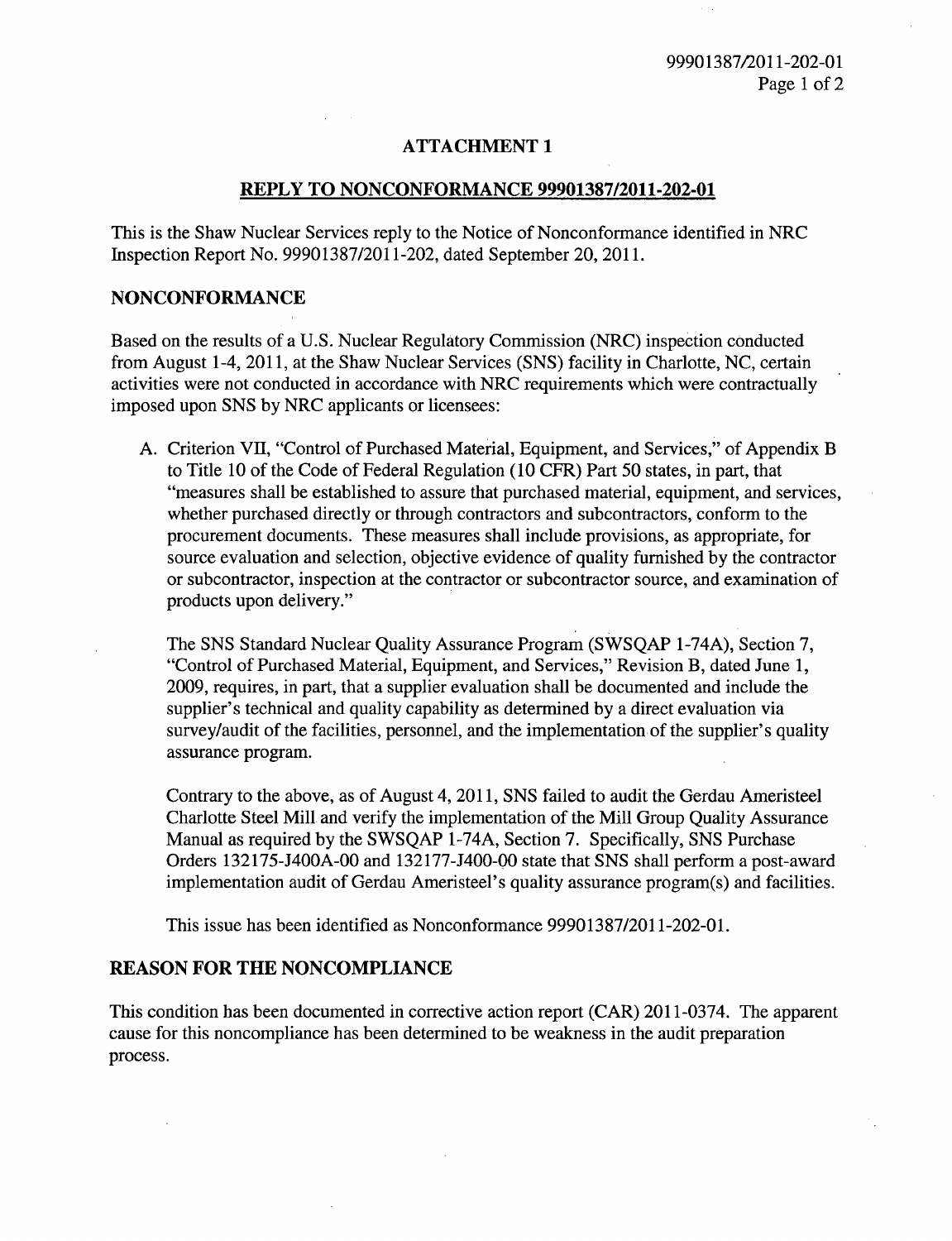## CORRECTIVE **STEPS** THAT **HAVE BEEN TAKEN AND RESULTS ACHIEVED**

Fabrication and delivery operations by Gerdau Ameristeel, associated with the affected project purchase orders, were directed to be stopped by letters dated September 23, 2011.

Audit of the following Gerdau mills has been completed:

| Knoxville, TN    | (completed October 6, 2011)    |
|------------------|--------------------------------|
| Jackson, TN      | (completed September 30, 2011) |
| Jacksonville, FL | (completed September 30, 2011) |
| Belmont, TX      | (completed September 30, 2011) |
| Charlotte, NC    | (completed September 30, 2011) |

There were no significant issues regarding the steel or steel production process identified in this audit.

The audit of the Gerdau mills restores compliance with the SNS purchase order requirements to perform a post-award implementation audit of Gerdau Ameristeel's quality assurance program(s) and facilities.

#### CORRECTIVE STEPS THAT WILL BE TAKEN TO **AVOID NONCOMPLIANCE**

To avoid future noncompliance, the audit checklist preparation process shall be revised to include documenting specific purchase order requirements into the audit checklist.

#### **DATE** WHEN CORRECTIVE **ACTIONS** WILL BE COMPLETED

The corrective action will be completed by January 31, 2012.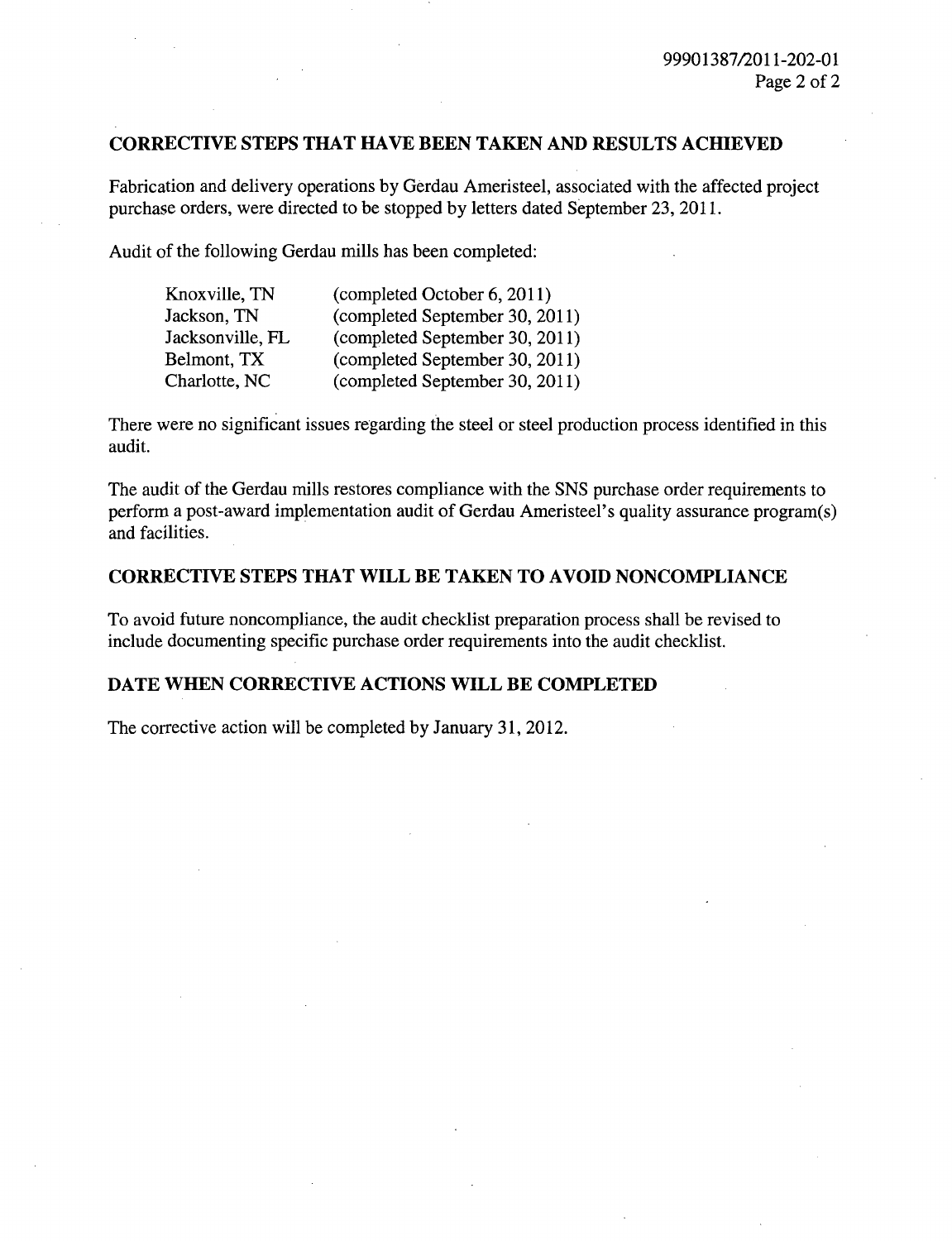#### **ATTACHMENT** 2

#### REPLY TO **NONCONFORMANCE 99901387/2011-202-02**

This is the Shaw Nuclear Services reply to the Notice of Nonconformance identified in NRC Inspection Report No. 99901387/2011-202, dated September 20, 2011.

### NONCONFORMANCE

Based on the results of a U.S. Nuclear Regulatory Commission (NRC) inspection conducted from August 1-4, 2011, at the Shaw Nuclear Services (SNS) facility in Charlotte, NC, certain activities were not conducted in accordance with NRC requirements which were contractually imposed upon SNS by NRC applicants or licensees:

B. Criterion VII of Appendix B to 10 CFR Part 50 states, in part, that "measures shall be established to assure that purchased material, equipment, and services, whether purchased directly or through contractors and subcontractors, conform to the procurement documents."

Criterion VII continues to state, in part, that "the effectiveness of the control of quality by contractors and subcontractors shall be assessed by the applicant or designee at intervals consistent with the importance, complexity, and quantity of the product or services." Criterion IV, "Procurement Document Control," of Appendix B to 10 CFR Part 50 states, in part, that "measures shall be established to assure that applicable regulatory requirements and the design basis, and other requirements which are necessary to assure adequate quality are suitably included or referenced in the documents for procurement of material, equipment, and services, whether purchased by the applicant or by its contractors or subcontractors."

Contrary to the above, as of August 4, 2011, SNS failed to ensure the effectiveness of the control of quality by contractors. Specifically, SNS failed to provide adequate oversight of Gerdau Ameristeel's procurement process to ensure that other requirements, such as the provisions for inspection and test records, which are necessary to ensure adequate quality, were suitably included or referenced in the procurement documents for mechanical couplers.

This issue has been identified as Nonconformance 99901387/2011-202-02.

#### REASON FOR THE **NONCOMPLIANCE**

This condition has been documented in corrective action report (CAR) 2011-0375. The apparent cause for this noncompliance has been determined to be a lack of understanding of how to determine the disposition of an audit requirement listed in the audit checklist when the process has not been fully implemented. Specifically, in this situation, the audit team determined that because the Gerdau Charlotte fabrication shop had not undertaken any safety-related